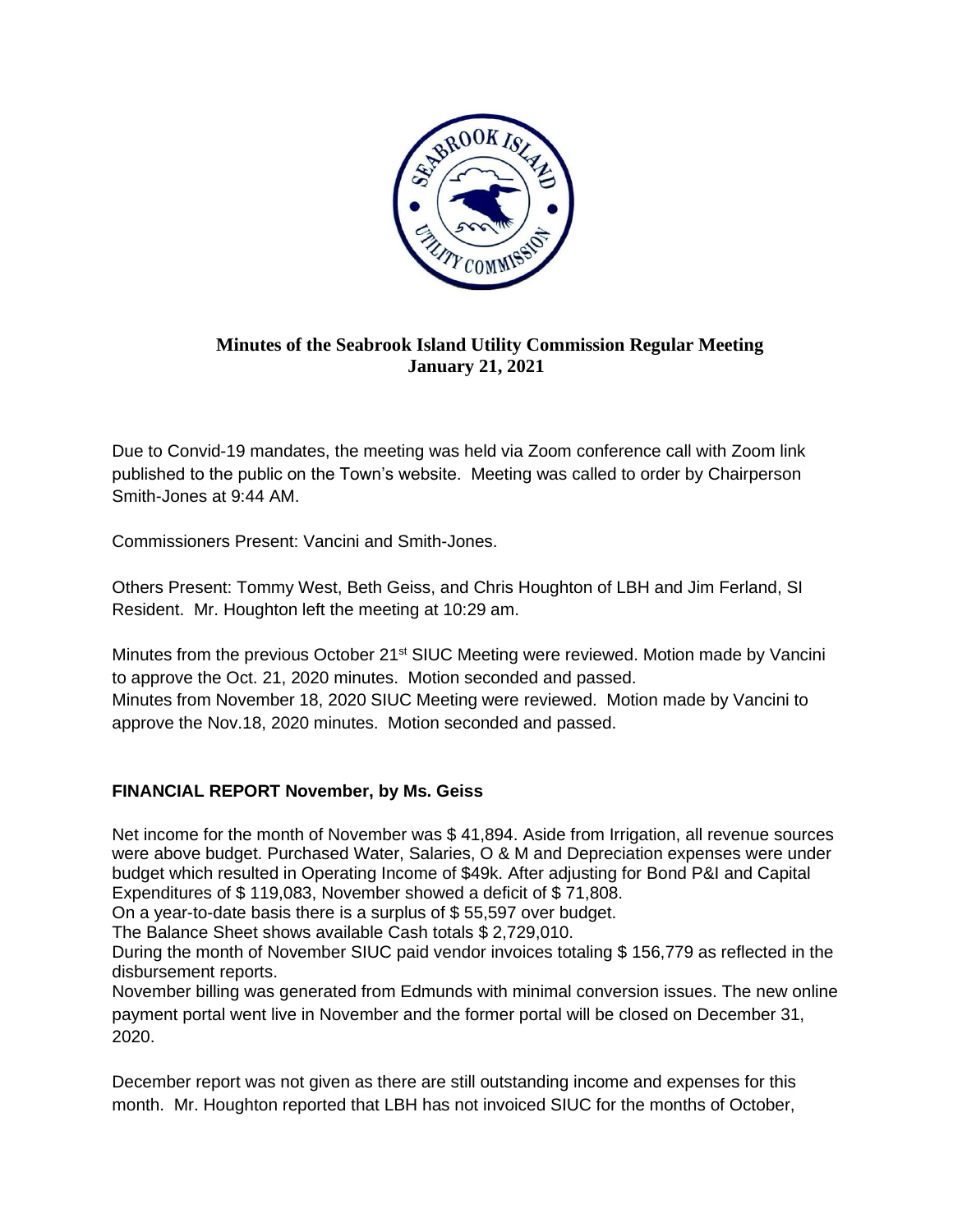November and December as LBH has had computer issues. Mr. Houghton expects the issues to be resolved and the invoices reviewed with October invoice being sent out the end of this week, and the other two months of invoices in the following week. It was requested that those invoices be sent to the Commissioners at the same time that they are sent to Ms. Geiss. The Chairperson expressed much concern that LBH did not communicate to the Commissioners this billing issue until this meeting. LBH did indicate that payment for these three months could be paid on a staggered, delayed basis.

# **Financial Report with October and November payables that were approved electrically were accepted by the Commissioners.**

# **OPERATIONS REPORT November, 2020 by Mr. West**

# SEABROOK WATER RESOURCE FACILITY

Effluent quality continued to meet permit requirements during the month. Daily average flows were 0.359 million gallons per day (MGD). The maximum day was 0.438million gallons for the month. The average effluent Total Suspended Solids (TSS) was 2 mg/l and the average effluent Biochemical Oxygen Demand (BOD) was 5 mg/l, indicating excellent process control. During November 4016 gallons of Sodium Hypochlorite (Bleach) was used for effluent disinfection and process control.

SVI started trending up through the Thanksgiving Holidays due to increase loading from higher flows. We are still feeding hypochlorite to the influent to help with the process. We try to maintain our SVI average between 80 and 140.

## SEABROOK WATER DISTRIBUTION

SIUC delivered 21,851,519 gallons of water for the month compared to 21,183,967 gallons last year. The accounted for water received the month from St Johns 95.86% compared to 99.99% last year.

Total of 133 radio meters installed.

## **OPERATIONS REPORT December, 2020 by Mr. West**

## SEABROOK WATER RESOURCE FACILITY

Effluent quality continued to meet permit requirements during the month. Daily average flow was 0.374 million gallons per day (MGD). The maximum day was 0.425 million gallons for the month. The average effluent Total Suspended Solids (TSS) was 4 mg/l and the average effluent Biochemical Oxygen Demand (BOD) was 3 mg/l, indicating excellent process control. During December 4063 gallons of Sodium Hypochlorite (Bleach) was used for effluent disinfection and process control.

SVI averaged 109 and we are still adding sodium hypochlorite to the influent. Approximately 60% of the hypochlorite being used is added to the influent to aid the biological process.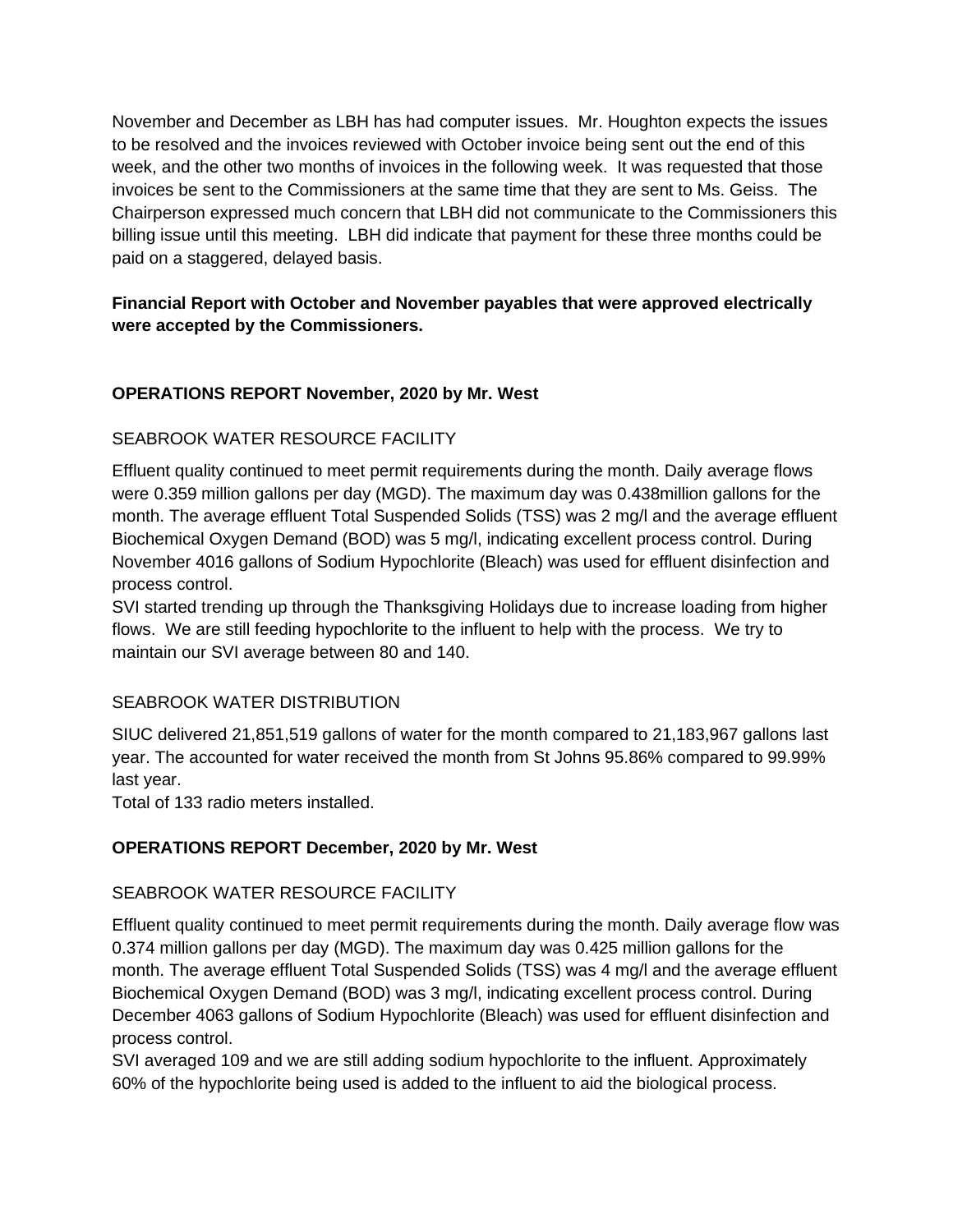#### SEABROOK WATER DISTRIBUTION

SIUC delivered 21,625,430 gallons of water for the month compared to 17,902,620 gallons last year. The accounted for water received the month from St Johns 97.77% compared to 97.96% last year.

Total of 133 radio meters installed.

Mr. West provided an update on the FEMA Generator project. The 3 FEMA generators have been ordered by Mr. West and are expected in March. Phase 2 of the WK Dickson proposal in the amount of \$5,000. for the installation bid process is now needed to be approved. Mr. Vancini made a motion and Smith-Jones seconded which was then passed to approve Phase 2 in the amount of \$5,000. of this contract.

#### **OLD BUSINESS**

Mr. West updated the Commission that Phase 1 for the AWIA package due on June 30, 2021 will be completed inhouse by Mr. West.

Review of the 2020 final numbers for the year and 2021 Capital Expenditures will be placed on next month's agenda as Ms. Weis has not been able to complete December financials.

Mr. West requested that the Commissioners approve \$49,000 from the 2021 Capital budget so that the needed parts to replace the clarifier could be ordered. Mr. Vancini made a motion which was seconded by Smith-Jones. Motion was passed.

Mr. West requested that \$75,000 be approved to order 180 new meters and handhelds as approved in the 2021 Capital Budget. Mr. Vancini made a motion which was seconded by Smith-Jones. Motion was passed.

Mr. West reported that he had been contacted by the Developer of the Andell property. A Developer's Agreement along with appropriate impact fees would be needed. Additionally, a further development, Marsh Walk Villa was also discussed. The Chair requested that at the time of the Developer's Agreement for these properties begins, the Commissioners need to work with Mr. West to establish what impact fees are appropriate for each location.

#### **NEW BUSINESS**

Chair Smith-Jones notified those present that Commissioner Morawski resigned effective December 31<sup>st</sup>. The Town's Administrator put out a notice for interested individuals to apply. SIUC received two applicants, both were interviewed and the Commissioners recommended to the Mayor that Mr.Jim Ferland be appointed. Town Council will vote on this at the next Town Council meeting on 1/26/2021. Swearing in should occur shortly thereafter. Mr. Jim Ferland was then introduced.